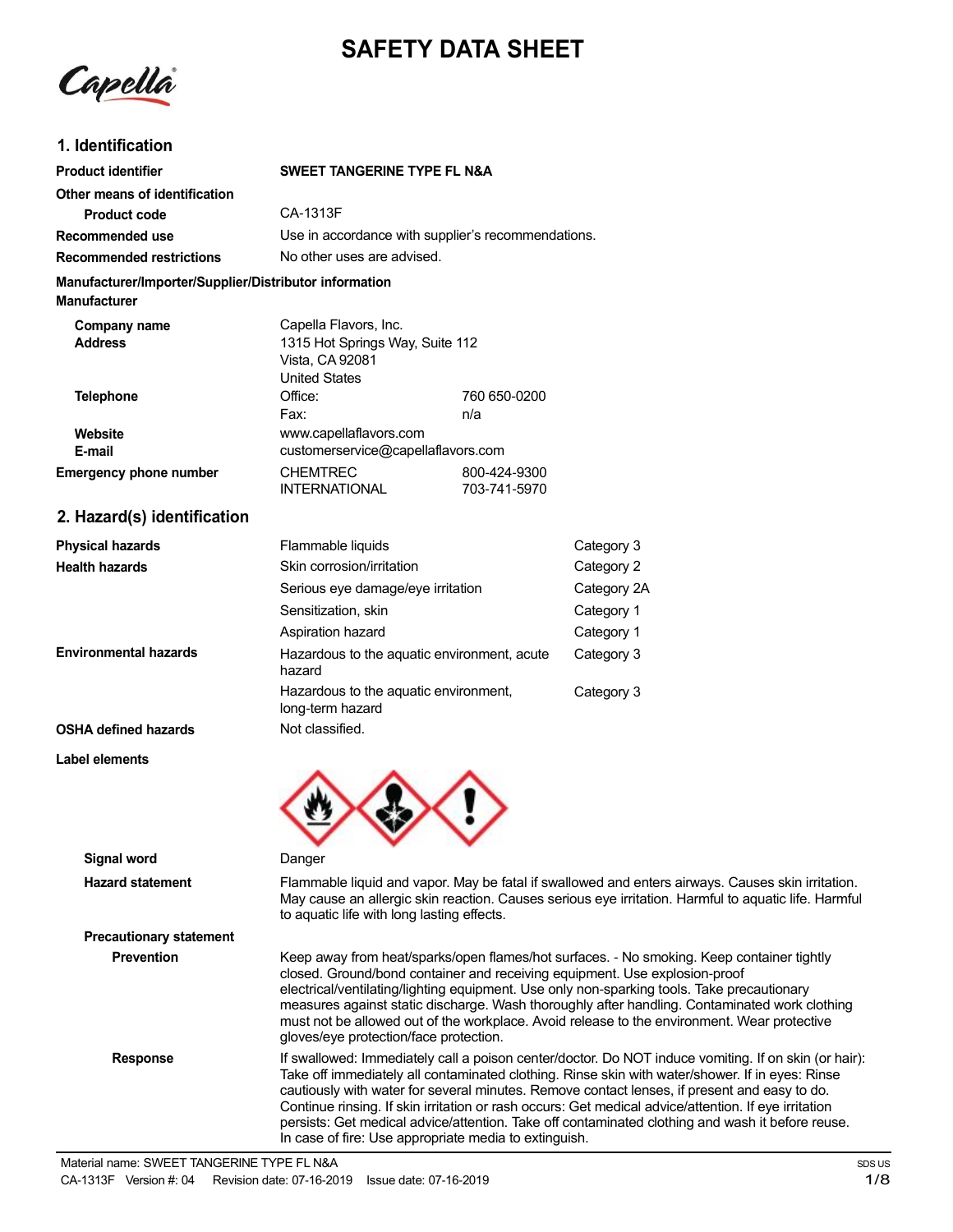| <b>Storage</b>                               | Store in a well-ventilated place. Keep cool. Store locked up.                                                                                                                              |
|----------------------------------------------|--------------------------------------------------------------------------------------------------------------------------------------------------------------------------------------------|
| <b>Disposal</b>                              | Dispose of contents/container in accordance with local/regional/national/international regulations.                                                                                        |
| Hazard(s) not otherwise<br>classified (HNOC) | Static accumulating flammable liquid can become electrostatically charged even in bonded and<br>grounded equipment. Sparks may ignite liquid and vapor. May cause flash fire or explosion. |
| Supplemental information                     | None.                                                                                                                                                                                      |

# **3. Composition/information on ingredients**

**Mixtures**

| Chemical name                                | Common name and synonyms | <b>CAS number</b> | %          |
|----------------------------------------------|--------------------------|-------------------|------------|
| ETHYL ALCOHOL 190 PROOF<br>CANE IP NON GMO   | <b>ETHYLALCOHOL</b>      | 64-17-5           | $20 - 530$ |
| PROPYLENE GLYCOL<br><b>NOM</b><br><b>NFI</b> |                          | 57-55-6           | $20 - 530$ |
| ORANGE OIL1X NA NOP                          |                          | 8008-57-9         | $10 - 520$ |
| Other components below reportable levels     |                          |                   | $30 - 40$  |

\*Designates that a specific chemical identity and/or percentage of composition has been withheld as a trade secret.

### **4. First-aid measures**

| <b>Inhalation</b>                                                            | Move to fresh air. Call a physician if symptoms develop or persist.                                                                                                                                                                                                                                                                                                                                                                                                                                                                                                                                                                                                                                                                                         |
|------------------------------------------------------------------------------|-------------------------------------------------------------------------------------------------------------------------------------------------------------------------------------------------------------------------------------------------------------------------------------------------------------------------------------------------------------------------------------------------------------------------------------------------------------------------------------------------------------------------------------------------------------------------------------------------------------------------------------------------------------------------------------------------------------------------------------------------------------|
| <b>Skin contact</b>                                                          | Remove contaminated clothing immediately and wash skin with soap and water. In case of<br>eczema or other skin disorders: Seek medical attention and take along these instructions. Wash<br>contaminated clothing before reuse.                                                                                                                                                                                                                                                                                                                                                                                                                                                                                                                             |
| Eye contact                                                                  | Immediately flush eyes with plenty of water for at least 15 minutes. Remove contact lenses, if<br>present and easy to do. Continue rinsing. Get medical attention if irritation develops and persists.                                                                                                                                                                                                                                                                                                                                                                                                                                                                                                                                                      |
| Ingestion                                                                    | Call a physician or poison control center immediately. Rinse mouth. Do not induce vomiting. If<br>vomiting occurs, keep head low so that stomach content doesn't get into the lungs.                                                                                                                                                                                                                                                                                                                                                                                                                                                                                                                                                                        |
| <b>Most important</b><br>symptoms/effects, acute and<br>delayed              | Aspiration may cause pulmonary edema and pneumonitis. Severe eye irritation. Symptoms may<br>include stinging, tearing, redness, swelling, and blurred vision. Skin irritation. May cause redness<br>and pain. May cause an allergic skin reaction. Dermatitis. Rash.                                                                                                                                                                                                                                                                                                                                                                                                                                                                                       |
| Indication of immediate<br>medical attention and special<br>treatment needed | Provide general supportive measures and treat symptomatically. Thermal burns: Flush with water<br>immediately. While flushing, remove clothes which do not adhere to affected area. Call an<br>ambulance. Continue flushing during transport to hospital. Keep victim under observation.<br>Symptoms may be delayed.                                                                                                                                                                                                                                                                                                                                                                                                                                        |
| <b>General information</b>                                                   | Take off all contaminated clothing immediately. Ensure that medical personnel are aware of the<br>material(s) involved, and take precautions to protect themselves. Wash contaminated clothing<br>before reuse.                                                                                                                                                                                                                                                                                                                                                                                                                                                                                                                                             |
| 5. Fire-fighting measures                                                    |                                                                                                                                                                                                                                                                                                                                                                                                                                                                                                                                                                                                                                                                                                                                                             |
| Suitable extinguishing media                                                 | Water fog. Alcohol resistant foam. Carbon dioxide (CO2). Dry chemical powder, carbon dioxide,<br>sand or earth may be used for small fires only.                                                                                                                                                                                                                                                                                                                                                                                                                                                                                                                                                                                                            |
| Unsuitable extinguishing<br>media                                            | Do not use water jet as an extinguisher, as this will spread the fire.                                                                                                                                                                                                                                                                                                                                                                                                                                                                                                                                                                                                                                                                                      |
| Specific hazards arising from<br>the chemical                                | Vapors may form explosive mixtures with air. Vapors may travel considerable distance to a source<br>of ignition and flash back. This product is a poor conductor of electricity and can become<br>electrostatically charged. If sufficient charge is accumulated, ignition of flammable mixtures can<br>occur. To reduce potential for static discharge, use proper bonding and grounding procedures.<br>This liquid may accumulate static electricity when filling properly grounded containers. Static<br>electricity accumulation may be significantly increased by the presence of small quantities of water<br>or other contaminants. Material will float and may ignite on surface of water. During fire, gases<br>hazardous to health may be formed. |
| Special protective equipment<br>and precautions for firefighters             | Self-contained breathing apparatus and full protective clothing must be worn in case of fire.                                                                                                                                                                                                                                                                                                                                                                                                                                                                                                                                                                                                                                                               |
| <b>Fire fighting</b><br>equipment/instructions                               | In case of fire and/or explosion do not breathe fumes. Move containers from fire area if you can do<br>so without risk.                                                                                                                                                                                                                                                                                                                                                                                                                                                                                                                                                                                                                                     |
| <b>Specific methods</b>                                                      | Use standard firefighting procedures and consider the hazards of other involved materials.                                                                                                                                                                                                                                                                                                                                                                                                                                                                                                                                                                                                                                                                  |
| <b>General fire hazards</b>                                                  | Flammable liquid and vapor.                                                                                                                                                                                                                                                                                                                                                                                                                                                                                                                                                                                                                                                                                                                                 |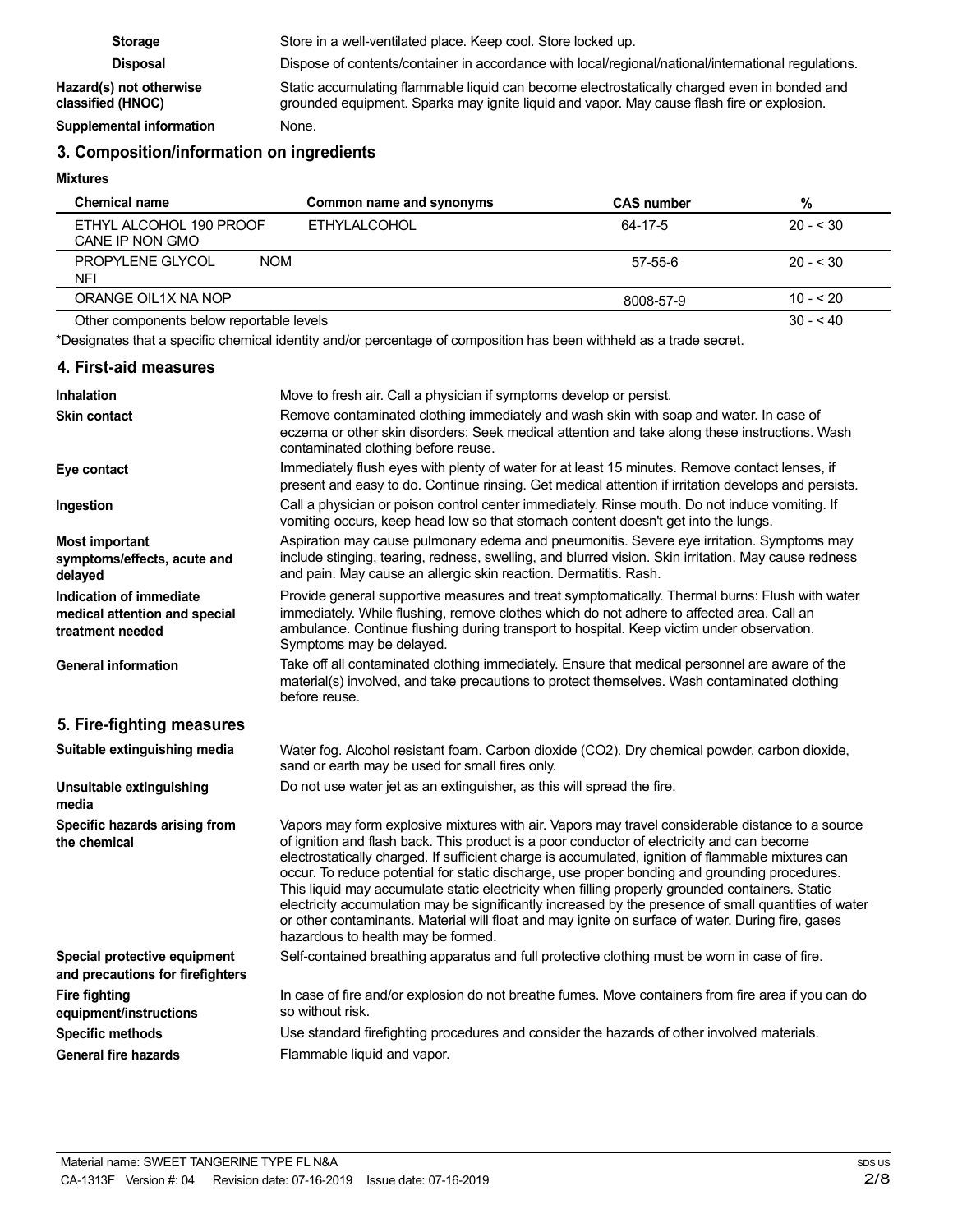### **6. Accidental release measures**

| Personal precautions,<br>protective equipment and<br>emergency procedures | Keep unnecessary personnel away. Keep people away from and upwind of spill/leak. Eliminate all<br>ignition sources (no smoking, flares, sparks, or flames in immediate area). Wear appropriate<br>protective equipment and clothing during clean-up. Avoid breathing mist/vapors. Do not touch<br>damaged containers or spilled material unless wearing appropriate protective clothing. Ventilate<br>closed spaces before entering them. Use appropriate containment to avoid environmental<br>contamination. Transfer by mechanical means such as vacuum truck to a salvage tank or other<br>suitable container for recovery or safe disposal. Local authorities should be advised if significant<br>spillages cannot be contained. For personal protection, see section 8 of the SDS.                                                                                                                                                                                                                                                                                                                                                                                                                                                                                                                                                                                                                                                                                                                                                                                                            |
|---------------------------------------------------------------------------|-----------------------------------------------------------------------------------------------------------------------------------------------------------------------------------------------------------------------------------------------------------------------------------------------------------------------------------------------------------------------------------------------------------------------------------------------------------------------------------------------------------------------------------------------------------------------------------------------------------------------------------------------------------------------------------------------------------------------------------------------------------------------------------------------------------------------------------------------------------------------------------------------------------------------------------------------------------------------------------------------------------------------------------------------------------------------------------------------------------------------------------------------------------------------------------------------------------------------------------------------------------------------------------------------------------------------------------------------------------------------------------------------------------------------------------------------------------------------------------------------------------------------------------------------------------------------------------------------------|
| <b>Methods and materials for</b><br>containment and cleaning up           | Use water spray to reduce vapors or divert vapor cloud drift. Eliminate all ignition sources (no<br>smoking, flares, sparks, or flames in immediate area). Keep combustibles (wood, paper, oil, etc.)<br>away from spilled material. Take precautionary measures against static discharge. Use only<br>non-sparking tools. Prevent product from entering drains.                                                                                                                                                                                                                                                                                                                                                                                                                                                                                                                                                                                                                                                                                                                                                                                                                                                                                                                                                                                                                                                                                                                                                                                                                                    |
|                                                                           | Large Spills: Stop the flow of material, if this is without risk. Dike the spilled material, where this is<br>possible. Use a non-combustible material like vermiculite, sand or earth to soak up the product<br>and place into a container for later disposal. Following product recovery, flush area with water.                                                                                                                                                                                                                                                                                                                                                                                                                                                                                                                                                                                                                                                                                                                                                                                                                                                                                                                                                                                                                                                                                                                                                                                                                                                                                  |
|                                                                           | Small Spills: Absorb with earth, sand or other non-combustible material and transfer to containers<br>for later disposal. Wipe up with absorbent material (e.g. cloth, fleece). Clean surface thoroughly to<br>remove residual contamination.                                                                                                                                                                                                                                                                                                                                                                                                                                                                                                                                                                                                                                                                                                                                                                                                                                                                                                                                                                                                                                                                                                                                                                                                                                                                                                                                                       |
|                                                                           | Never return spills to original containers for re-use. For waste disposal, see section 13 of the SDS.                                                                                                                                                                                                                                                                                                                                                                                                                                                                                                                                                                                                                                                                                                                                                                                                                                                                                                                                                                                                                                                                                                                                                                                                                                                                                                                                                                                                                                                                                               |
| <b>Environmental precautions</b>                                          | Avoid release to the environment. Inform appropriate managerial or supervisory personnel of all<br>environmental releases. Prevent further leakage or spillage if safe to do so. Avoid discharge into<br>drains, water courses or onto the ground. Use appropriate containment to avoid environmental<br>contamination.                                                                                                                                                                                                                                                                                                                                                                                                                                                                                                                                                                                                                                                                                                                                                                                                                                                                                                                                                                                                                                                                                                                                                                                                                                                                             |
| 7. Handling and storage                                                   |                                                                                                                                                                                                                                                                                                                                                                                                                                                                                                                                                                                                                                                                                                                                                                                                                                                                                                                                                                                                                                                                                                                                                                                                                                                                                                                                                                                                                                                                                                                                                                                                     |
| Precautions for safe handling                                             | Do not handle, store or open near an open flame, sources of heat or sources of ignition. Protect<br>material from direct sunlight. When using do not smoke. Explosion-proof general and local exhaust<br>ventilation. Minimize fire risks from flammable and combustible materials (including combustible<br>dust and static accumulating liquids) or dangerous reactions with incompatible materials. Handling<br>operations that can promote accumulation of static charges include but are not limited to: mixing,<br>filtering, pumping at high flow rates, splash filling, creating mists or sprays, tank and container<br>filling, tank cleaning, sampling, gauging, switch loading, vacuum truck operations. Take<br>precautionary measures against static discharges. All equipment used when handling the product<br>must be grounded. Use non-sparking tools and explosion-proof equipment. Avoid breathing<br>mist/vapors. Avoid contact with eyes, skin, and clothing. Avoid prolonged exposure. Wear<br>appropriate personal protective equipment. Wash hands thoroughly after handling. Avoid release<br>to the environment. Observe good industrial hygiene practices.<br>For additional information on equipment bonding and grounding, refer to the Canadian Electrical<br>Code in Canada, (CSA C22.1), or the American Petroleum Institute (API) Recommended Practice<br>2003, "Protection Against Ignitions Arising out of Static, Lightning, and Stray Currents" or National<br>Fire Protection Association (NFPA) 77, "Recommended Practice on Static Electricity" or National |
|                                                                           | Fire Protection Association (NFPA) 70, "National Electrical Code".                                                                                                                                                                                                                                                                                                                                                                                                                                                                                                                                                                                                                                                                                                                                                                                                                                                                                                                                                                                                                                                                                                                                                                                                                                                                                                                                                                                                                                                                                                                                  |
| Conditions for safe storage,<br>including any incompatibilities           | Store locked up. Keep away from heat, sparks and open flame. Prevent electrostatic charge<br>build-up by using common bonding and grounding techniques. Eliminate sources of ignition. Avoid<br>spark promoters. Ground/bond container and equipment. These alone may be insufficient to<br>remove static electricity. Store in a cool, dry place out of direct sunlight. Store in tightly closed<br>container. Store in a well-ventilated place. Keep in an area equipped with sprinklers. Store away<br>from incompatible materials (see Section 10 of the SDS).                                                                                                                                                                                                                                                                                                                                                                                                                                                                                                                                                                                                                                                                                                                                                                                                                                                                                                                                                                                                                                  |
| 8. Exposure controls/personal protection                                  |                                                                                                                                                                                                                                                                                                                                                                                                                                                                                                                                                                                                                                                                                                                                                                                                                                                                                                                                                                                                                                                                                                                                                                                                                                                                                                                                                                                                                                                                                                                                                                                                     |
| <b>Occupational exposure limits</b>                                       |                                                                                                                                                                                                                                                                                                                                                                                                                                                                                                                                                                                                                                                                                                                                                                                                                                                                                                                                                                                                                                                                                                                                                                                                                                                                                                                                                                                                                                                                                                                                                                                                     |

The following constituents are the only constituents of the product which have a PEL, TLV or other recommended exposure limit. At this time, the other constituents have no known exposure limits.

### **US. OSHA Table Z-1 Limits for Air Contaminants (29 CFR 1910.1000)**

| <b>Components</b>                                           | Type | Value      |  |
|-------------------------------------------------------------|------|------------|--|
| ETHYL ALCOHOL 190<br>PROOF CANE IP NON<br>GMO (CAS 64-17-5) | PEL  | 1900 mg/m3 |  |
|                                                             |      | 1000 ppm   |  |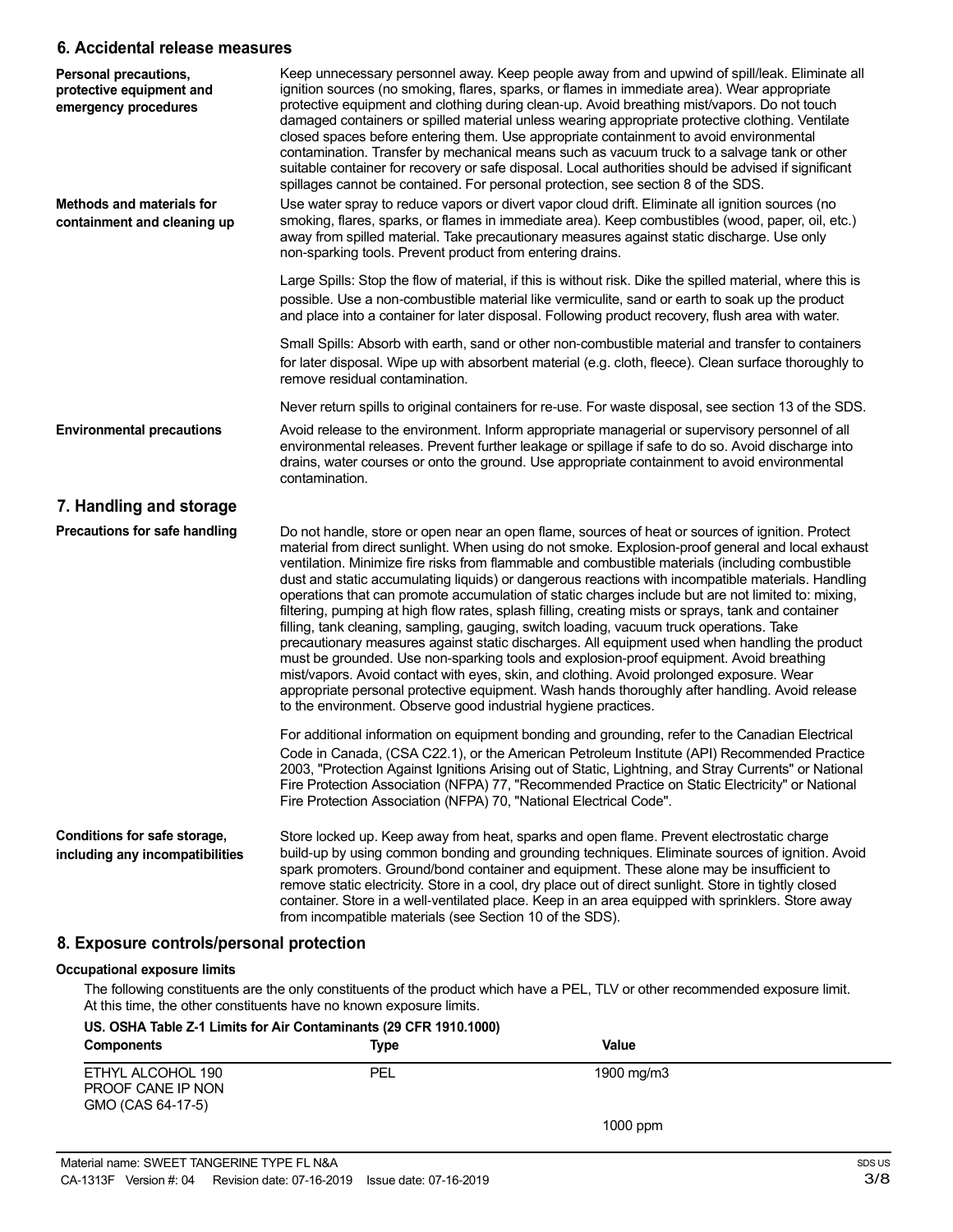| US. ACGIH Threshold Limit Values<br><b>Components</b>                 | <b>Type</b>                                                                                                                                                                                                                                                                                                                                                                                                                                                             | Value         |          |
|-----------------------------------------------------------------------|-------------------------------------------------------------------------------------------------------------------------------------------------------------------------------------------------------------------------------------------------------------------------------------------------------------------------------------------------------------------------------------------------------------------------------------------------------------------------|---------------|----------|
| ETHYL ALCOHOL 190<br>PROOF CANE IP NON<br>GMO (CAS 64-17-5)           | <b>STEL</b>                                                                                                                                                                                                                                                                                                                                                                                                                                                             | 1000 ppm      |          |
| US. NIOSH: Pocket Guide to Chemical Hazards                           |                                                                                                                                                                                                                                                                                                                                                                                                                                                                         |               |          |
| <b>Components</b>                                                     | <b>Type</b>                                                                                                                                                                                                                                                                                                                                                                                                                                                             | Value         |          |
| ETHYL ALCOHOL 190<br>PROOF CANE IP NON<br>GMO (CAS 64-17-5)           | <b>TWA</b>                                                                                                                                                                                                                                                                                                                                                                                                                                                              | 1900 mg/m3    |          |
|                                                                       |                                                                                                                                                                                                                                                                                                                                                                                                                                                                         | 1000 ppm      |          |
| US. Workplace Environmental Exposure Level (WEEL) Guides              |                                                                                                                                                                                                                                                                                                                                                                                                                                                                         |               |          |
| <b>Components</b>                                                     | <b>Type</b>                                                                                                                                                                                                                                                                                                                                                                                                                                                             | Value         | Form     |
| PROPYLENE GLYCOL<br>NOM NFI (CAS 57-55-6)                             | <b>TWA</b>                                                                                                                                                                                                                                                                                                                                                                                                                                                              | $10$ mg/m $3$ | Aerosol. |
| <b>Biological limit values</b>                                        | No biological exposure limits noted for the ingredient(s).                                                                                                                                                                                                                                                                                                                                                                                                              |               |          |
| Appropriate engineering<br>controls                                   | Explosion-proof general and local exhaust ventilation. Good general ventilation should be used.<br>Ventilation rates should be matched to conditions. If applicable, use process enclosures, local<br>exhaust ventilation, or other engineering controls to maintain airborne levels below recommended<br>exposure limits. If exposure limits have not been established, maintain airborne levels to an<br>acceptable level. Provide eyewash station and safety shower. |               |          |
| Individual protection measures, such as personal protective equipment |                                                                                                                                                                                                                                                                                                                                                                                                                                                                         |               |          |
| Eye/face protection                                                   | Face shield is recommended. Wear safety glasses with side shields (or goggles).                                                                                                                                                                                                                                                                                                                                                                                         |               |          |
| <b>Skin protection</b>                                                |                                                                                                                                                                                                                                                                                                                                                                                                                                                                         |               |          |
| <b>Hand protection</b>                                                | Wear appropriate chemical resistant gloves.                                                                                                                                                                                                                                                                                                                                                                                                                             |               |          |
| Other                                                                 | Wear appropriate chemical resistant clothing. Use of an impervious apron is recommended.                                                                                                                                                                                                                                                                                                                                                                                |               |          |
| <b>Respiratory protection</b>                                         | If engineering controls do not maintain airborne concentrations below recommended exposure<br>limits (where applicable) or to an acceptable level (in countries where exposure limits have not<br>been established), an approved respirator must be worn.                                                                                                                                                                                                               |               |          |
| <b>Thermal hazards</b>                                                | Wear appropriate thermal protective clothing, when necessary.                                                                                                                                                                                                                                                                                                                                                                                                           |               |          |
| <b>General hygiene</b><br>considerations                              | When using do not smoke. Always observe good personal hygiene measures, such as washing<br>after handling the material and before eating, drinking, and/or smoking. Routinely wash work<br>clothing and protective equipment to remove contaminants. Contaminated work clothing should not<br>be allowed out of the workplace.                                                                                                                                          |               |          |

## **9. Physical and chemical properties**

| Appearance                                   |                                                |
|----------------------------------------------|------------------------------------------------|
| <b>Physical state</b>                        | Liquid.                                        |
| Form                                         | Liquid.                                        |
| Color                                        | Not available.                                 |
| Odor                                         | Not available.                                 |
| <b>Odor threshold</b>                        | Not available.                                 |
| рH                                           | Not available.                                 |
| Melting point/freezing point                 | $-173.38$ °F ( $-114.1$ °C) estimated          |
| Initial boiling point and boiling<br>range   | 173.3 $\degree$ F (78.5 $\degree$ C) estimated |
| <b>Flash point</b>                           | 90.1 °F (32.3 °C) Closed Cup                   |
| <b>Evaporation rate</b>                      | Not available.                                 |
| Flammability (solid, gas)                    | Not applicable.                                |
| Upper/lower flammability or explosive limits |                                                |
| <b>Flammability limit - lower</b><br>$(\% )$ | Not available.                                 |
| <b>Flammability limit - upper</b><br>(%)     | Not available.                                 |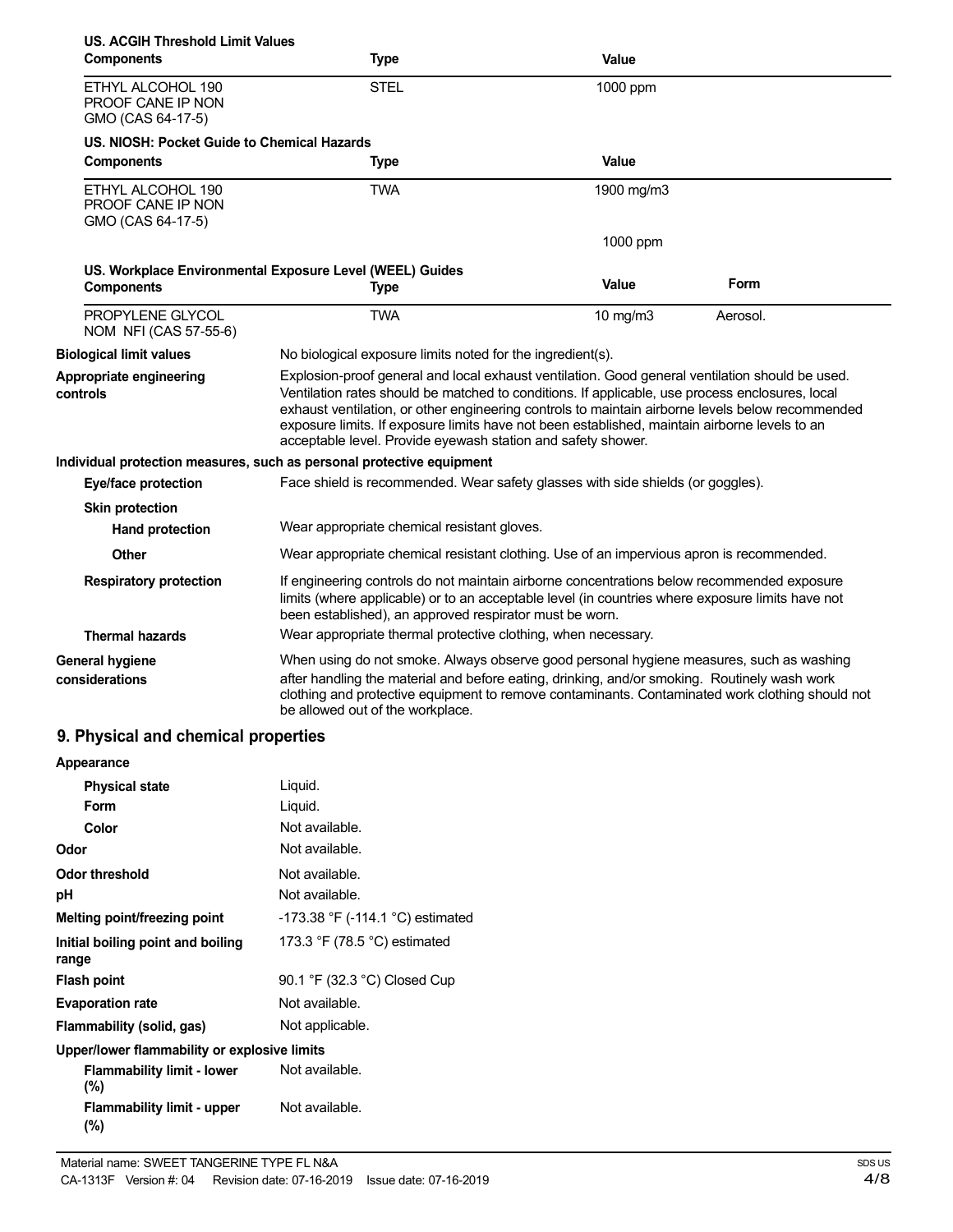| Explosive limit - lower (%)                       | Not available.               |
|---------------------------------------------------|------------------------------|
| Explosive limit - upper (%)                       | Not available.               |
| Vapor pressure                                    | 22.99 hPa estimated          |
| Vapor density                                     | Not available.               |
| <b>Relative density</b>                           | Not available.               |
| Solubility(ies)                                   |                              |
| Solubility (water)                                | Not available.               |
| <b>Partition coefficient</b><br>(n-octanol/water) | Not available.               |
| <b>Auto-ignition temperature</b>                  | 685 °F (362.78 °C) estimated |
| Decomposition temperature                         | Not available.               |
| <b>Viscosity</b>                                  | Not available.               |
| <b>Other information</b>                          |                              |
| <b>Explosive properties</b>                       | Not explosive.               |
| <b>Flammability class</b>                         | Flammable IC estimated       |
| <b>Oxidizing properties</b>                       | Not oxidizing.               |
| <b>Refractive index</b>                           | 1.3645 - 1.3945              |
| <b>Specific gravity</b>                           | $0.95 - 0.98$                |

# **10. Stability and reactivity**

| <b>Reactivity</b>                            | The product is stable and non-reactive under normal conditions of use, storage and transport.                                                                            |
|----------------------------------------------|--------------------------------------------------------------------------------------------------------------------------------------------------------------------------|
| <b>Chemical stability</b>                    | Material is stable under normal conditions.                                                                                                                              |
| <b>Possibility of hazardous</b><br>reactions | Hazardous polymerization does not occur.                                                                                                                                 |
| <b>Conditions to avoid</b>                   | Keep away from heat, hot surfaces, sparks, open flames and other ignition sources. Avoid<br>temperatures exceeding the flash point. Contact with incompatible materials. |
| Incompatible materials                       | Strong oxidizing agents.                                                                                                                                                 |
| <b>Hazardous decomposition</b><br>products   | No hazardous decomposition products are known.                                                                                                                           |

# **11. Toxicological information**

## **Information on likely routes of exposure**

| <b>Inhalation</b>                                                                  | Prolonged inhalation may be harmful.                                                                                                                                                                                                                                  |
|------------------------------------------------------------------------------------|-----------------------------------------------------------------------------------------------------------------------------------------------------------------------------------------------------------------------------------------------------------------------|
| <b>Skin contact</b>                                                                | Causes skin irritation. May cause an allergic skin reaction.                                                                                                                                                                                                          |
| Eye contact                                                                        | Causes serious eye irritation.                                                                                                                                                                                                                                        |
| Ingestion                                                                          | Droplets of the product aspirated into the lungs through ingestion or vomiting may cause a serious<br>chemical pneumonia.                                                                                                                                             |
| Symptoms related to the<br>physical, chemical and<br>toxicological characteristics | Aspiration may cause pulmonary edema and pneumonitis. Severe eye irritation. Symptoms may<br>include stinging, tearing, redness, swelling, and blurred vision. Skin irritation. May cause redness<br>and pain. May cause an allergic skin reaction. Dermatitis. Rash. |
| Information on toxicological effects                                               |                                                                                                                                                                                                                                                                       |
| Acute toxicity                                                                     | May be fatal if swallowed and enters airways.                                                                                                                                                                                                                         |
| <b>Skin corrosion/irritation</b>                                                   | Causes skin irritation.                                                                                                                                                                                                                                               |
| Serious eye damage/eye<br>irritation                                               | Causes serious eye irritation.                                                                                                                                                                                                                                        |
| Respiratory or skin sensitization                                                  |                                                                                                                                                                                                                                                                       |
| <b>Respiratory sensitization</b>                                                   | Not a respiratory sensitizer.                                                                                                                                                                                                                                         |
| <b>Skin sensitization</b>                                                          | May cause an allergic skin reaction.                                                                                                                                                                                                                                  |
| Germ cell mutagenicity                                                             | No data available to indicate product or any components present at greater than 0.1% are<br>mutagenic or genotoxic.                                                                                                                                                   |
| <b>Carcinogenicity</b>                                                             | Not classifiable as to carcinogenicity to humans.                                                                                                                                                                                                                     |
| <b>IARC Monographs. Overall Evaluation of Carcinogenicity</b>                      |                                                                                                                                                                                                                                                                       |
| Not listed.                                                                        |                                                                                                                                                                                                                                                                       |

Material name: SWEET TANGERINE TYPE FL N&A CA-1313F Version #: 04 Revision date: 07-16-2019 Issue date: 07-16-2019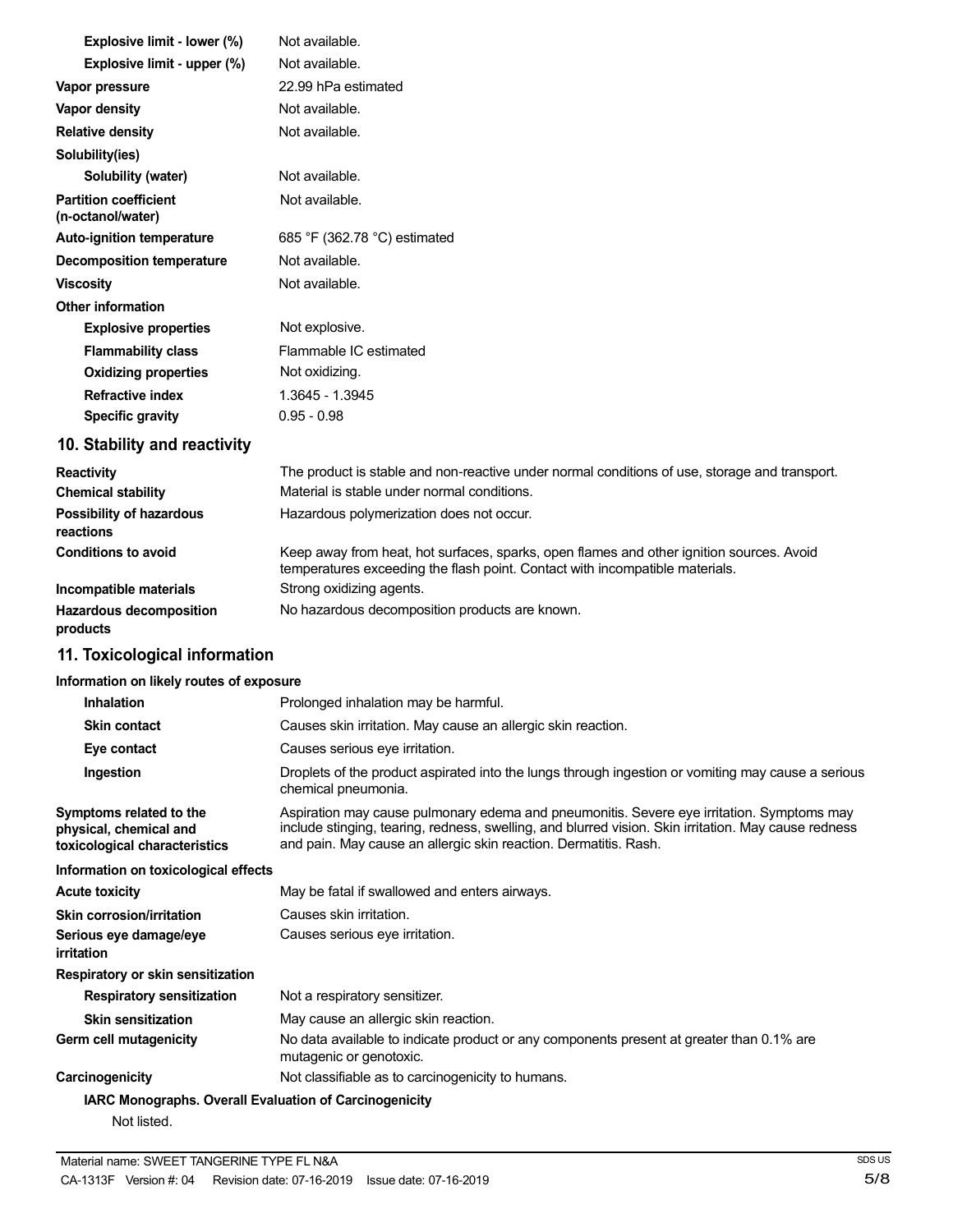| Not regulated.                                                                                                   | OSHA Specifically Regulated Substances (29 CFR 1910.1001-1052)                                                                                                                                                                                                                                                                                                                                                                                                                                                                                      |  |
|------------------------------------------------------------------------------------------------------------------|-----------------------------------------------------------------------------------------------------------------------------------------------------------------------------------------------------------------------------------------------------------------------------------------------------------------------------------------------------------------------------------------------------------------------------------------------------------------------------------------------------------------------------------------------------|--|
| Not listed.                                                                                                      | US. National Toxicology Program (NTP) Report on Carcinogens                                                                                                                                                                                                                                                                                                                                                                                                                                                                                         |  |
| <b>Reproductive toxicity</b>                                                                                     | Possible reproductive hazard.                                                                                                                                                                                                                                                                                                                                                                                                                                                                                                                       |  |
| Specific target organ toxicity -<br>single exposure                                                              | Not classified.                                                                                                                                                                                                                                                                                                                                                                                                                                                                                                                                     |  |
| Specific target organ toxicity -<br>repeated exposure                                                            | Not classified.                                                                                                                                                                                                                                                                                                                                                                                                                                                                                                                                     |  |
| <b>Aspiration hazard</b>                                                                                         | May be fatal if swallowed and enters airways.                                                                                                                                                                                                                                                                                                                                                                                                                                                                                                       |  |
| <b>Chronic effects</b>                                                                                           | Prolonged inhalation may be harmful.                                                                                                                                                                                                                                                                                                                                                                                                                                                                                                                |  |
| 12. Ecological information                                                                                       |                                                                                                                                                                                                                                                                                                                                                                                                                                                                                                                                                     |  |
| <b>Ecotoxicity</b>                                                                                               | Harmful to aquatic life with long lasting effects.                                                                                                                                                                                                                                                                                                                                                                                                                                                                                                  |  |
| Persistence and degradability                                                                                    | No data is available on the degradability of any ingredients in the mixture.                                                                                                                                                                                                                                                                                                                                                                                                                                                                        |  |
| <b>Bioaccumulative potential</b>                                                                                 |                                                                                                                                                                                                                                                                                                                                                                                                                                                                                                                                                     |  |
| Partition coefficient n-octanol / water (log Kow)<br>ETHYL ALCOHOL 190 PROOF CANE IP NON GMO<br>PROPYLENE GLYCOL | $-0.31$<br>$-0.92$<br>NOM NFI                                                                                                                                                                                                                                                                                                                                                                                                                                                                                                                       |  |
| <b>Mobility in soil</b>                                                                                          | No data available.                                                                                                                                                                                                                                                                                                                                                                                                                                                                                                                                  |  |
| Other adverse effects                                                                                            | No other adverse environmental effects (e.g. ozone depletion, photochemical ozone creation<br>potential, endocrine disruption, global warming potential) are expected from this component.                                                                                                                                                                                                                                                                                                                                                          |  |
| 13. Disposal considerations                                                                                      |                                                                                                                                                                                                                                                                                                                                                                                                                                                                                                                                                     |  |
| <b>Disposal instructions</b>                                                                                     | Collect and reclaim or dispose in sealed containers at licensed waste disposal site. Incinerate the<br>material under controlled conditions in an approved incinerator. Do not incinerate sealed<br>containers. Do not allow this material to drain into sewers/water supplies. Do not contaminate<br>ponds, waterways or ditches with chemical or used container. If discarded, this product is<br>considered a RCRA ignitable waste, D001. Dispose of contents/container in accordance with<br>local/regional/national/international regulations. |  |
| <b>Local disposal regulations</b>                                                                                | Dispose in accordance with all applicable regulations.                                                                                                                                                                                                                                                                                                                                                                                                                                                                                              |  |
| Hazardous waste code                                                                                             | D001: Waste Flammable material with a flash point <140 F<br>The waste code should be assigned in discussion between the user, the producer and the waste<br>disposal company.                                                                                                                                                                                                                                                                                                                                                                       |  |
| Waste from residues / unused<br>products                                                                         | Dispose of in accordance with local regulations. Empty containers or liners may retain some<br>product residues. This material and its container must be disposed of in a safe manner (see:<br>Disposal instructions).                                                                                                                                                                                                                                                                                                                              |  |
| <b>Contaminated packaging</b>                                                                                    | Since emptied containers may retain product residue, follow label warnings even after container is<br>emptied. Empty containers should be taken to an approved waste handling site for recycling or<br>disposal.                                                                                                                                                                                                                                                                                                                                    |  |
| 14. Transport information                                                                                        |                                                                                                                                                                                                                                                                                                                                                                                                                                                                                                                                                     |  |
| <b>DOT</b>                                                                                                       |                                                                                                                                                                                                                                                                                                                                                                                                                                                                                                                                                     |  |
| UN number                                                                                                        | <b>UN1197</b>                                                                                                                                                                                                                                                                                                                                                                                                                                                                                                                                       |  |
| UN proper shipping name<br>Transport hazard class(es)                                                            | Extracts, flavoring, liquid                                                                                                                                                                                                                                                                                                                                                                                                                                                                                                                         |  |
| <b>Class</b><br>Subsidiary risk<br>Label(s)<br>Packing group                                                     | 3<br>3<br>Ш                                                                                                                                                                                                                                                                                                                                                                                                                                                                                                                                         |  |
| Special precautions for user<br><b>Special provisions</b>                                                        | Read safety instructions, SDS and emergency procedures before handling.<br>B1, IB3, T2, TP1                                                                                                                                                                                                                                                                                                                                                                                                                                                         |  |
| <b>Packaging exceptions</b><br>Packaging non bulk                                                                | 150<br>203                                                                                                                                                                                                                                                                                                                                                                                                                                                                                                                                          |  |
| Packaging bulk<br><b>IATA</b>                                                                                    | 242                                                                                                                                                                                                                                                                                                                                                                                                                                                                                                                                                 |  |
| <b>UN number</b><br>UN proper shipping name                                                                      | <b>UN1197</b><br>Extracts, flavouring, liquid                                                                                                                                                                                                                                                                                                                                                                                                                                                                                                       |  |
|                                                                                                                  |                                                                                                                                                                                                                                                                                                                                                                                                                                                                                                                                                     |  |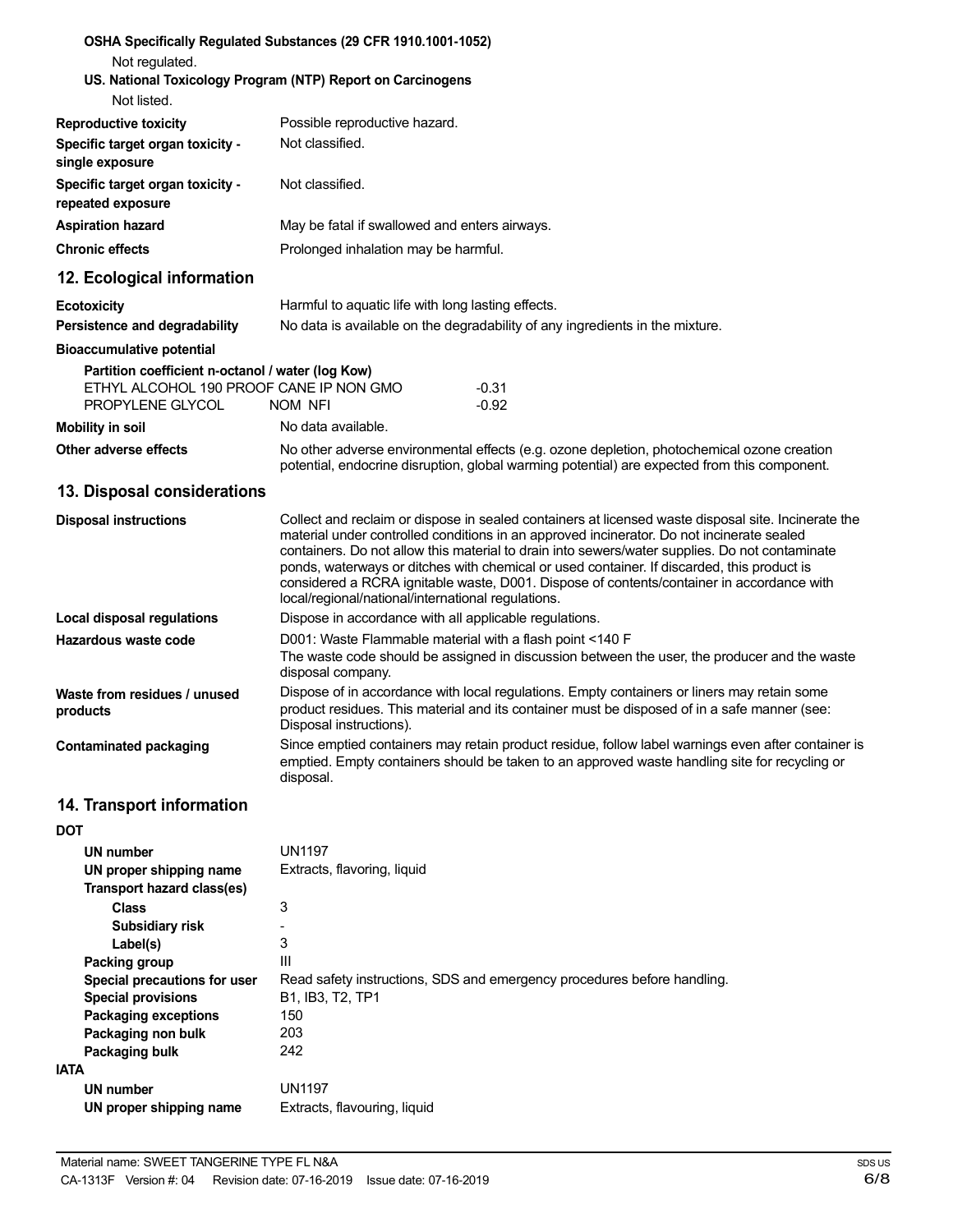| Transport hazard class(es)                          |                                                                         |
|-----------------------------------------------------|-------------------------------------------------------------------------|
| <b>Class</b>                                        | 3                                                                       |
| <b>Subsidiary risk</b>                              |                                                                         |
| Packing group                                       | Ш                                                                       |
| <b>Environmental hazards</b>                        | No.                                                                     |
| <b>ERG Code</b>                                     | 3L                                                                      |
| Special precautions for user<br>Other information   | Read safety instructions, SDS and emergency procedures before handling. |
| Passenger and cargo<br>aircraft                     | Allowed with restrictions.                                              |
| Cargo aircraft only                                 | Allowed with restrictions.                                              |
| <b>IMDG</b>                                         |                                                                         |
| <b>UN number</b>                                    | <b>UN1197</b>                                                           |
| UN proper shipping name                             | EXTRACTS, FLAVOURING, LIQUID                                            |
| Transport hazard class(es)                          |                                                                         |
| <b>Class</b>                                        | 3                                                                       |
| <b>Subsidiary risk</b>                              |                                                                         |
| Packing group                                       | Ш                                                                       |
| <b>Environmental hazards</b>                        |                                                                         |
| <b>Marine pollutant</b>                             | No.                                                                     |
| EmS                                                 | $F-E. S-D$                                                              |
| Special precautions for user                        | Read safety instructions, SDS and emergency procedures before handling. |
| Transport in bulk according to                      | Not established.                                                        |
| Annex II of MARPOL 73/78 and<br>the <b>IBC</b> Code |                                                                         |
| <b>DOT</b>                                          |                                                                         |



**15. Regulatory information**

**US federal regulations** This product is a "Hazardous Chemical" as defined by the OSHA Hazard Communication Standard, 29 CFR 1910.1200.

### **Toxic Substances Control Act (TSCA)**

**TSCA Section 12(b) Export Notification (40 CFR 707, Subpt. D)**

Not regulated.

### **CERCLA Hazardous Substance List (40 CFR 302.4)**

Not listed.

### **SARA 304 Emergency release notification**

Not regulated.